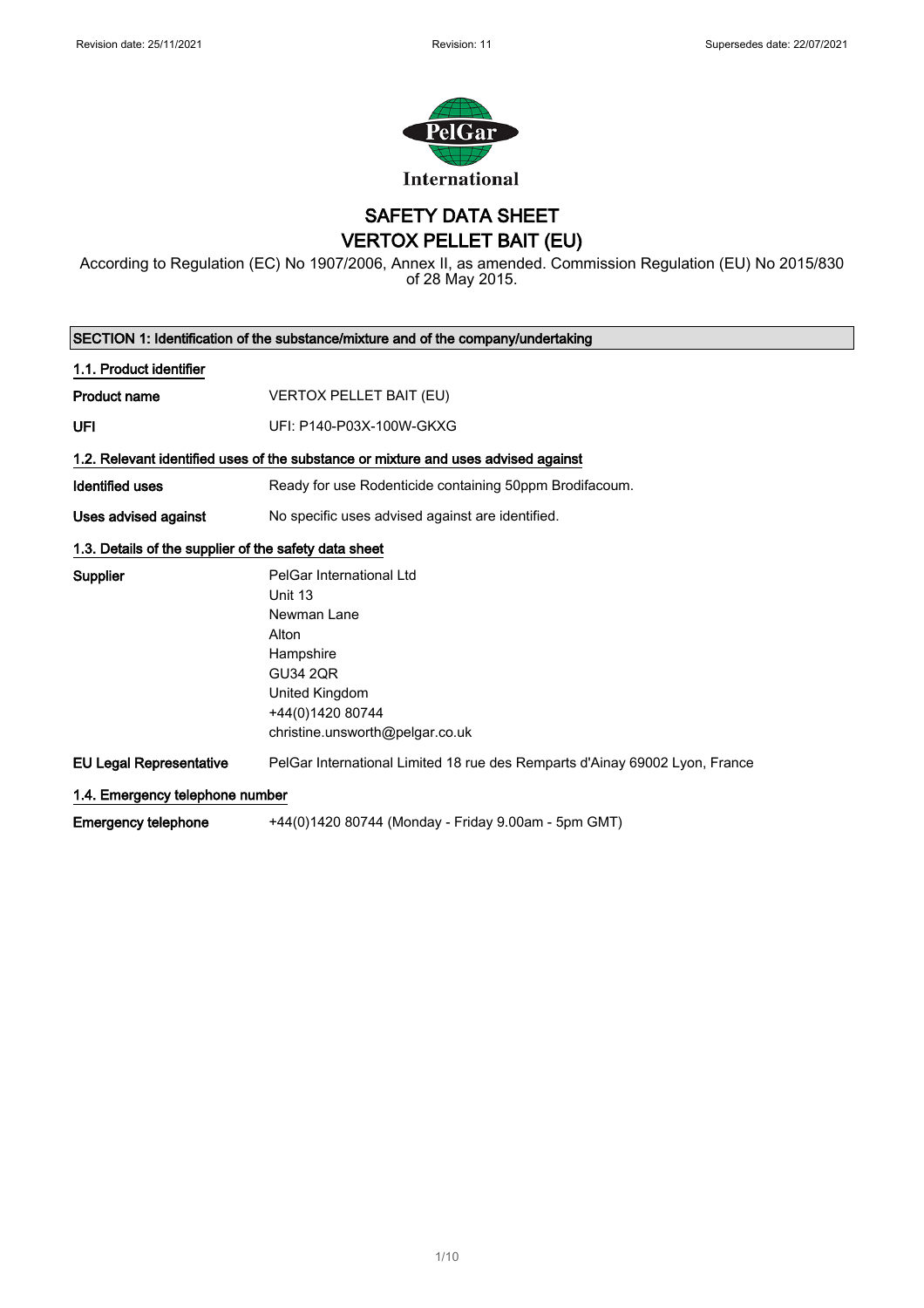| National emergency telephone Austria: +43 1 406 43 43 |                                                                         |
|-------------------------------------------------------|-------------------------------------------------------------------------|
| number                                                | Belgium: 070 245 245                                                    |
|                                                       | Bulgaria: +359 2 9154 233                                               |
|                                                       | Croatia: +3851 2348 342                                                 |
|                                                       | <b>Cyprus: 1401</b>                                                     |
|                                                       | Czech Republic: +420 224 919 293, +420 224 915 402                      |
|                                                       | Denmark: +45 8212 1212                                                  |
|                                                       | Estonia: 16662                                                          |
|                                                       | Finland: 0800 147 111                                                   |
|                                                       | France: +33 (0) 145 42 59 59                                            |
|                                                       | Germany: +44 (0)1420 80744 (9am-5pm Monday- Friday GMT)                 |
|                                                       | Greece: (0030) 2107793777                                               |
|                                                       | Hungary: +36-80-201-199                                                 |
|                                                       | Iceland: (+354) 543 1000 / 112                                          |
|                                                       | Ireland: Members of Public: +353 (01) 809 2166. (8am-10pm daily)        |
|                                                       | Ireland: Healthcare Professionals: +353 (01) 809 2566 (24 hour service) |
|                                                       | Italy: 0382-24444                                                       |
|                                                       | Latvia: +371 67042473                                                   |
|                                                       | Liechtenstein: +44 (0)1420 80744 (9am-5pm Monday- Friday GMT)           |
|                                                       | Lithuania: +370 (85) 2362052                                            |
|                                                       | Luxembourg: 8002 5500                                                   |
|                                                       | Malta: +44 (0)1420 80744 (9am-5pm Monday- Friday GMT)                   |
|                                                       | Netherlands: +31(0)30 274 8888 Healthcare Professionals only            |
|                                                       | Norway: 22 59 13 00                                                     |
|                                                       | Poland: +44 (0)1420 80744 (9am-5pm Monday- Friday GMT)                  |
|                                                       | Portugal: +351 800 250 250                                              |
|                                                       | Romania: +40213183606                                                   |
|                                                       | Slovakia: +421 2 5477 4166                                              |
|                                                       | Slovenia: 112                                                           |
|                                                       | Spain: +34 91 562 04 20                                                 |
|                                                       | Sweden: 112 – Begär Giftinformation                                     |
|                                                       |                                                                         |

# SECTION 2: Hazards identification

| 2.1. Classification of the substance or mixture |                                   |  |
|-------------------------------------------------|-----------------------------------|--|
| Classification (EC 1272/2008)                   |                                   |  |
| <b>Physical hazards</b>                         | Not Classified                    |  |
| <b>Health hazards</b>                           | Repr. 1A - H360D STOT RE 2 - H373 |  |
| <b>Environmental hazards</b>                    | Not Classified                    |  |
| 2.2. Label elements                             |                                   |  |
| Hazard pictograms                               |                                   |  |

| Signal word       | Danger                                                                          |
|-------------------|---------------------------------------------------------------------------------|
| Hazard statements | H360D May damage the unborn child.                                              |
|                   | H373 May cause damage to organs (Blood) through prolonged or repeated exposure. |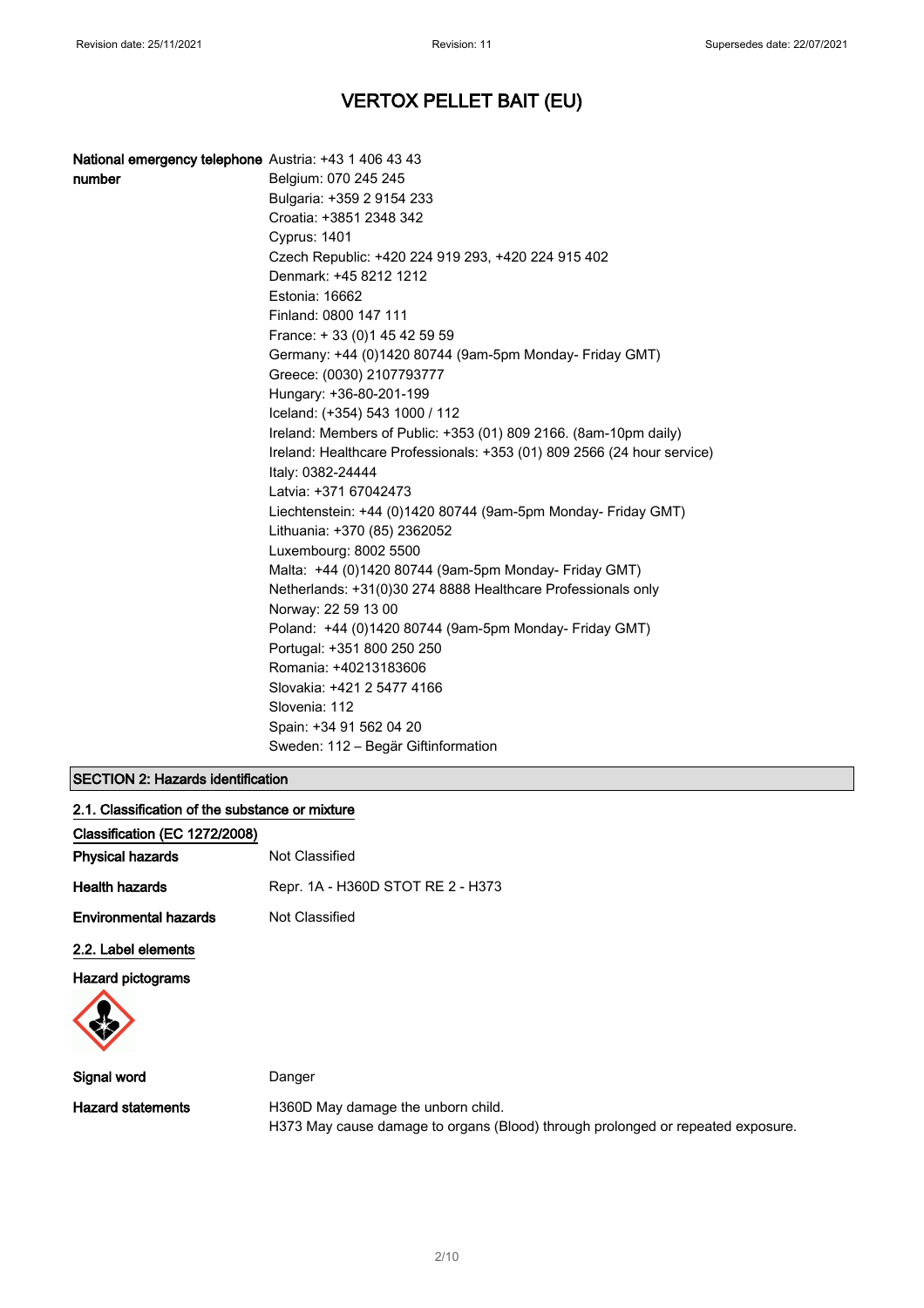| <b>Precautionary statements</b>   | P201 Obtain special instructions before use.<br>P202 Do not handle until all safety precautions have been read and understood.<br>P280 Wear protective gloves.<br>P308+P313 IF exposed or concerned: Get medical advice/ attention.<br>P314 Get medical advice/ attention if you feel unwell.<br>P301+P310 IF SWALLOWED: Immediately call a POISON CENTER/ doctor.<br>P405 Store locked up.<br>P404 Store in a closed container.<br>P501 Dispose of contents/ container in accordance with national regulations. |
|-----------------------------------|------------------------------------------------------------------------------------------------------------------------------------------------------------------------------------------------------------------------------------------------------------------------------------------------------------------------------------------------------------------------------------------------------------------------------------------------------------------------------------------------------------------|
| Supplemental label<br>information | Keep / Store away from foodstuffs, beverages and animal feeding stuffs.                                                                                                                                                                                                                                                                                                                                                                                                                                          |

## 2.3. Other hazards

This product does not contain any substances classified as PBT or vPvB.

## SECTION 3: Composition/information on ingredients

| 3.2. Mixtures                                                                                                                                                                     |                                |
|-----------------------------------------------------------------------------------------------------------------------------------------------------------------------------------|--------------------------------|
| 2,2'-Iminodiethanol                                                                                                                                                               | < 0.1%                         |
| CAS number: 111-42-2                                                                                                                                                              | EC number: 203-868-0           |
| Classification<br>Acute Tox. 4 - H302                                                                                                                                             |                                |
| Skin Irrit. 2 - H315<br>Eye Dam. 1 - H318<br>STOT RE 2 - H373                                                                                                                     |                                |
| <b>BRODIFACOUM (EU)</b>                                                                                                                                                           | 0.005%                         |
| CAS number: 56073-10-0                                                                                                                                                            | EC number: 259-980-5           |
| M factor (Acute) = $10$                                                                                                                                                           | M factor (Chronic) = 10        |
| Classification<br>Acute Tox. 1 - H300<br>Acute Tox. 1 - H310<br>Acute Tox. 1 - H330<br>Repr. 1A - H360D<br>STOT RE 1 - H372<br>Aquatic Acute 1 - H400<br>Aquatic Chronic 1 - H410 |                                |
| <b>Denatonium Benzoate</b><br>CAS number: 3734-33-6                                                                                                                               | < 0.1%<br>EC number: 223-095-2 |
| Classification<br>Acute Tox. 4 - H302<br>Aquatic Chronic 3 - H412                                                                                                                 |                                |
| The full text for all hazard statements is displayed in Section 16.                                                                                                               |                                |

## SECTION 4: First aid measures

### 4.1. Description of first aid measures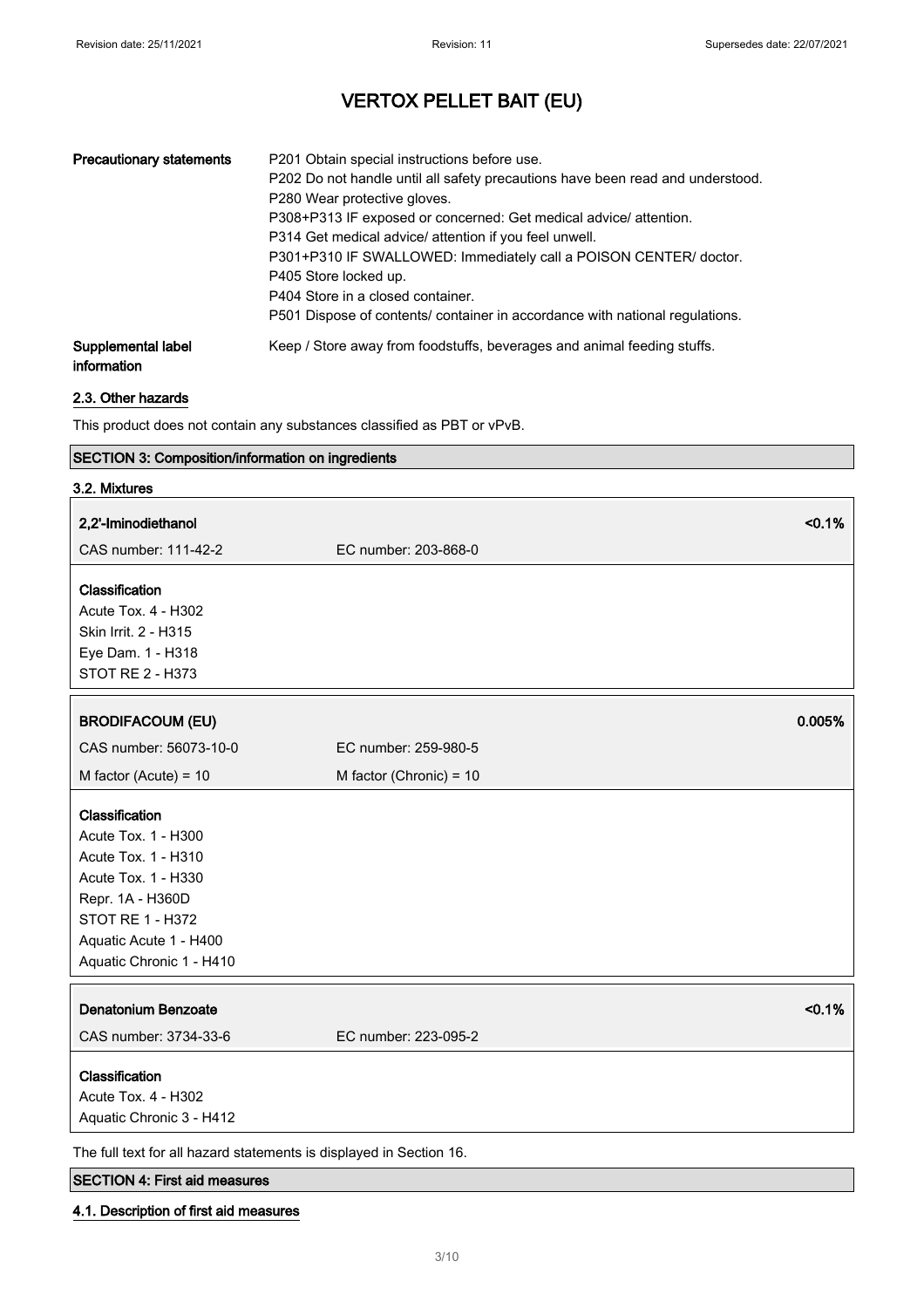| <b>General information</b>                                       | In case of accident or if you feel unwell, seek medical advice immediately (show the label<br>where possible). Advice for Medical Doctors: Brodifacoum is an indirect anti-coagulant.<br>Phytomenadione, Vitamin K, is antidotal. Determin prothrombin time not less than 18 hours<br>after consumption. If elevated, administer Vitamin K1 until prothrombin time normalises.<br>Continue determination of prothrombin time for two weeks after withdrawal of antidote and<br>resume treatment if elevation occurs in that time. |  |
|------------------------------------------------------------------|-----------------------------------------------------------------------------------------------------------------------------------------------------------------------------------------------------------------------------------------------------------------------------------------------------------------------------------------------------------------------------------------------------------------------------------------------------------------------------------------------------------------------------------|--|
| Inhalation                                                       | Due to the physical nature of this product, exposure by this route is unlikely. Get medical<br>attention if symptoms are severe or persist.                                                                                                                                                                                                                                                                                                                                                                                       |  |
| Ingestion                                                        | Rinse mouth thoroughly with water. Do not induce vomiting. Get medical attention<br>immediately.                                                                                                                                                                                                                                                                                                                                                                                                                                  |  |
| Skin contact                                                     | May cause irritation to susceptible persons. Immediately take off all contaminated clothing.<br>Wash skin thoroughly with soap and water. Get medical attention if symptoms are severe or<br>persist after washing.                                                                                                                                                                                                                                                                                                               |  |
| Eye contact                                                      | May cause eye irritation to susceptible persons. Rinse immediately with plenty of water and<br>seek medical advice.                                                                                                                                                                                                                                                                                                                                                                                                               |  |
| Protection of first aiders                                       | First aid personnel should wear appropriate protective equipment during any rescue.                                                                                                                                                                                                                                                                                                                                                                                                                                               |  |
| 4.2. Most important symptoms and effects, both acute and delayed |                                                                                                                                                                                                                                                                                                                                                                                                                                                                                                                                   |  |
| <b>General information</b>                                       | The severity of the symptoms described will vary dependent on the concentration and the<br>length of exposure.                                                                                                                                                                                                                                                                                                                                                                                                                    |  |
| Ingestion                                                        | Harmful if swallowed.                                                                                                                                                                                                                                                                                                                                                                                                                                                                                                             |  |
|                                                                  | 4.3. Indication of any immediate medical attention and special treatment needed                                                                                                                                                                                                                                                                                                                                                                                                                                                   |  |
| Notes for the doctor                                             | Treat symptomatically.                                                                                                                                                                                                                                                                                                                                                                                                                                                                                                            |  |
| <b>SECTION 5: Firefighting measures</b>                          |                                                                                                                                                                                                                                                                                                                                                                                                                                                                                                                                   |  |
| 5.1. Extinguishing media                                         |                                                                                                                                                                                                                                                                                                                                                                                                                                                                                                                                   |  |
| Suitable extinguishing media                                     | The product is not flammable. Extinguish with alcohol-resistant foam, carbon dioxide, dry<br>powder or water fog. Use fire-extinguishing media suitable for the surrounding fire.                                                                                                                                                                                                                                                                                                                                                 |  |
| Unsuitable extinguishing<br>media                                | Do not use water jet as an extinguisher, as this will spread the fire.                                                                                                                                                                                                                                                                                                                                                                                                                                                            |  |
| 5.2. Special hazards arising from the substance or mixture       |                                                                                                                                                                                                                                                                                                                                                                                                                                                                                                                                   |  |
| Specific hazards                                                 | None known.                                                                                                                                                                                                                                                                                                                                                                                                                                                                                                                       |  |
| <b>Hazardous combustion</b><br>products                          | Thermal decomposition or combustion products may include the following substances:<br>Harmful gases or vapours.                                                                                                                                                                                                                                                                                                                                                                                                                   |  |
| 5.3. Advice for firefighters                                     |                                                                                                                                                                                                                                                                                                                                                                                                                                                                                                                                   |  |
| Protective actions during<br>firefighting                        | Avoid breathing fire gases or vapours. Evacuate area. Cool containers exposed to heat with<br>water spray and remove them from the fire area if it can be done without risk. Cool containers<br>exposed to flames with water until well after the fire is out.                                                                                                                                                                                                                                                                    |  |
| Special protective equipment<br>for firefighters                 | Wear positive-pressure self-contained breathing apparatus (SCBA) and appropriate protective<br>clothing. Firefighter's clothing conforming to European standard EN469 (including helmets,<br>protective boots and gloves) will provide a basic level of protection for chemical incidents.                                                                                                                                                                                                                                        |  |
| <b>SECTION 6: Accidental release measures</b>                    |                                                                                                                                                                                                                                                                                                                                                                                                                                                                                                                                   |  |

# 6.1. Personal precautions, protective equipment and emergency procedures

Personal precautions Wear protective clothing as described in Section 8 of this safety data sheet.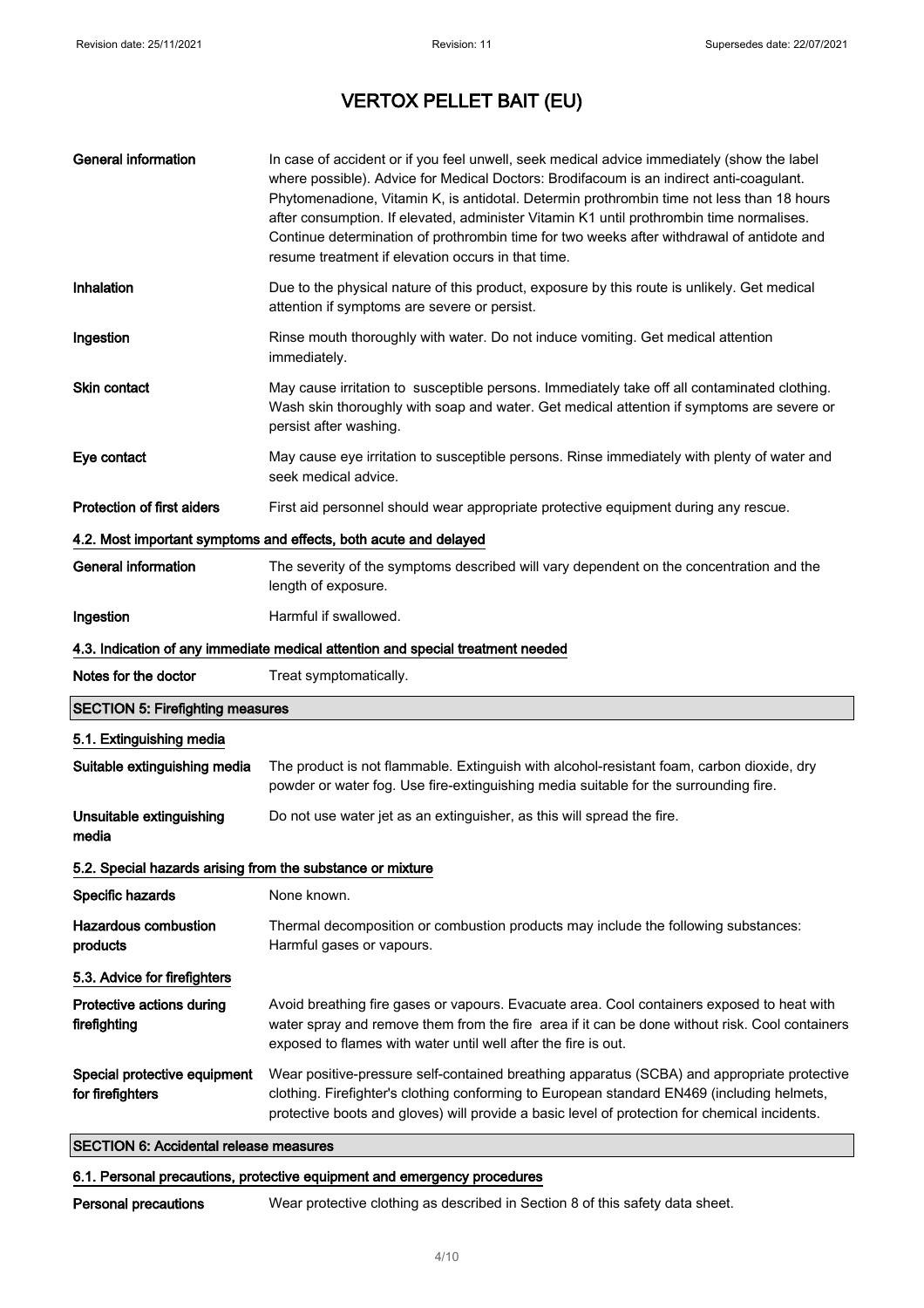### 6.2. Environmental precautions

Environmental precautions Avoid discharge into drains or watercourses or onto the ground.

### 6.3. Methods and material for containment and cleaning up

| Methods for cleaning up | Wear protective clothing as described in Section 8 of this safety data sheet. Clear up spills |
|-------------------------|-----------------------------------------------------------------------------------------------|
|                         | immediately and dispose of waste safely. Collect spillage with a shovel and broom, or similar |
|                         | and reuse, if possible. Collect and place in suitable waste disposal containers and seal      |
|                         | securely. Flush contaminated area with plenty of water. Wash thoroughly after dealing with a  |
|                         | spillage. For waste disposal, see Section 13.                                                 |

### 6.4. Reference to other sections

Reference to other sections For personal protection, see Section 8. See Section 11 for additional information on health hazards. See Section 12 for additional information on ecological hazards. For waste disposal, see Section 13.

### SECTION 7: Handling and storage

# 7.1. Precautions for safe handling Usage precautions **Read and follow manufacturer's recommendations**. Wear protective clothing as described in Section 8 of this safety data sheet. Keep away from food, drink and animal feeding stuffs. Keep container tightly sealed when not in use. Keep away from heat, hot surfaces, sparks, open flames and other ignition sources. No smoking. Advice on general occupational hygiene Wash promptly if skin becomes contaminated. Take off contaminated clothing. Wash contaminated clothing before reuse. 7.2. Conditions for safe storage, including any incompatibilities Storage precautions Keep out of the reach of children. Keep away from food, drink and animal feeding stuffs. Keep only in the original container. Keep container tightly closed, in a cool, well ventilated place. Keep containers upright. Protect containers from damage. Storage class Unspecified storage. 7.3. Specific end use(s) Specific end use(s) The identified uses for this product are detailed in Section 1.2. Usage description **Ready to use rodenticide containing 50 ppm Brodifacoum.** SECTION 8: Exposure controls/Personal protection

#### 8.1. Control parameters

### Occupational exposure limits

Propane-1,2-diol (Propane-1,2-diol Particulates) WEL 8-Hr limit mg/M3: 10 Propane-1,2-diol (Propane-1,2-diol total vapour and particulates) WEL 8-Hr limit ppm: 150

WEL 8Hr limit mg/M3: 474

Kaolin (Kaolin respirable dust) WEL 8-Hr limit mg/M3: 2

| 8.2. Exposure controls              |                                                                                 |
|-------------------------------------|---------------------------------------------------------------------------------|
| Appropriate engineering<br>controls | Provide adequate ventilation.                                                   |
| <b>Personal protection</b>          | Keep away from food stuffs.                                                     |
| Eye/face protection                 | Avoid contact with eyes. No specific eye protection required during normal use. |
| Hand protection                     | Suitable chemical resistant gloves are recommended for professional users.      |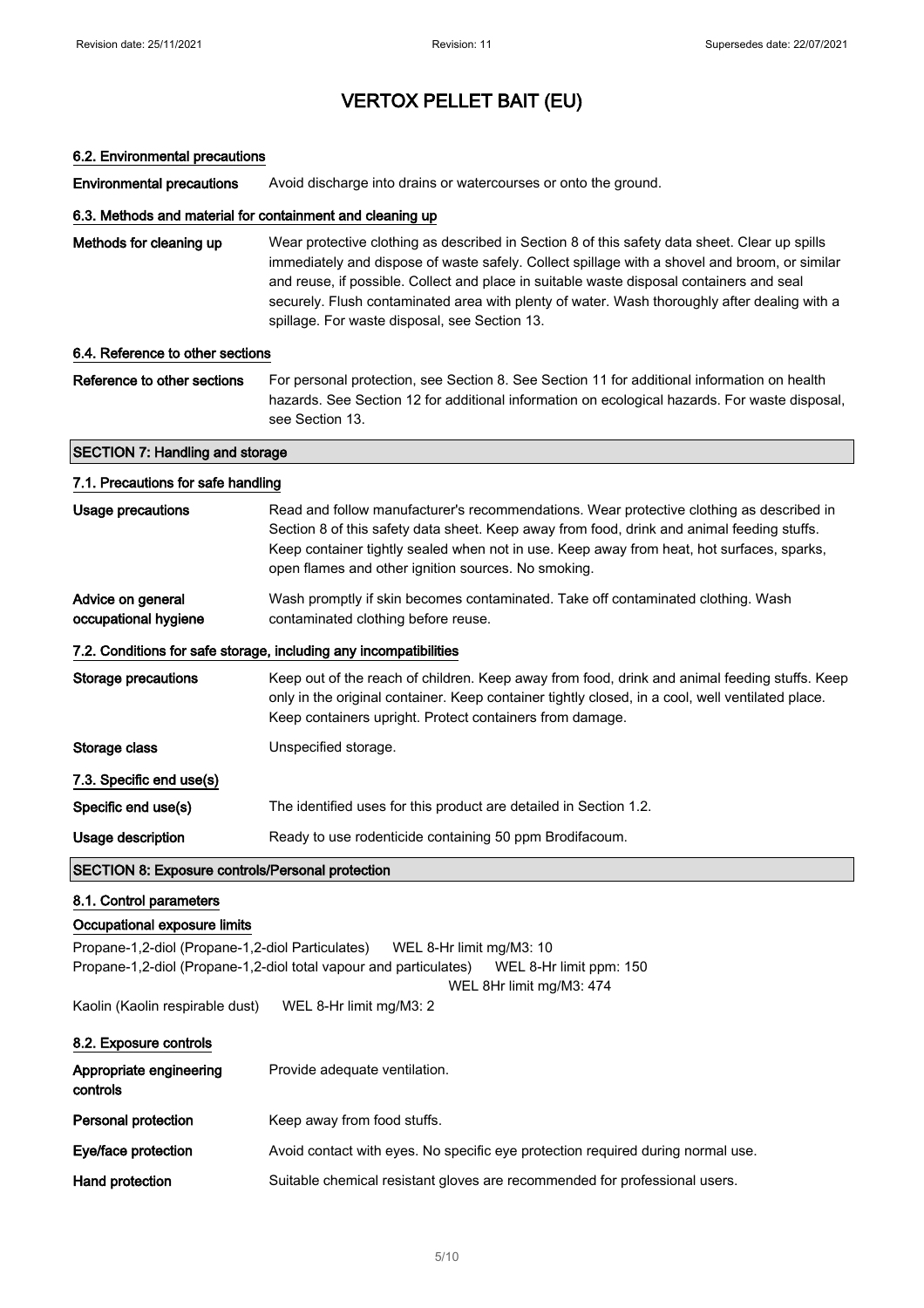| Other skin and body<br>protection         | Personal protective equipment for the body should be selected based on the task being<br>performed and the risks involved.            |
|-------------------------------------------|---------------------------------------------------------------------------------------------------------------------------------------|
| Hygiene measures                          | Wash hands thoroughly after handling. Do not eat, drink or smoke when using this product.<br>Wash contaminated clothing before reuse. |
| <b>Respiratory protection</b>             | No specific recommendations. Provide adequate ventilation.                                                                            |
| <b>Environmental exposure</b><br>controls | Keep container tightly sealed when not in use. Avoid release to the environment.                                                      |

# SECTION 9: Physical and chemical properties

| 9.1. Information on basic physical and chemical properties |                                 |
|------------------------------------------------------------|---------------------------------|
| Appearance                                                 | Pellets.                        |
| Colour                                                     | Red.                            |
| Odour                                                      | Slight.                         |
| Odour threshold                                            | No information available.       |
| рH                                                         | No information available.       |
| <b>Melting point</b>                                       | Not relevant.                   |
| Initial boiling point and range                            | Not relevant.                   |
| Flash point                                                | No information available.       |
| <b>Evaporation rate</b>                                    | Not relevant.                   |
| <b>Evaporation factor</b>                                  | No information available.       |
| Flammability (solid, gas)                                  | combustible                     |
| Upper/lower flammability or<br>explosive limits            | No information available.       |
| Other flammability                                         | No information available.       |
| Vapour pressure                                            | Not relevant.                   |
| Vapour density                                             | Not relevant.                   |
| <b>Relative density</b>                                    | $0.6 - 0.7$                     |
| <b>Bulk density</b>                                        | No information available.       |
| Solubility(ies)                                            | No information available.       |
| <b>Partition coefficient</b>                               | Not relevant.                   |
| Auto-ignition temperature                                  | No information available.       |
| <b>Decomposition Temperature</b>                           | No information available.       |
| <b>Viscosity</b>                                           | Not relevant.                   |
| <b>Explosive properties</b>                                | Not considered to be explosive. |
| Explosive under the influence<br>of a flame                | Not considered to be explosive. |
| <b>Oxidising properties</b>                                | Not oxidising.                  |
| 9.2. Other information                                     |                                 |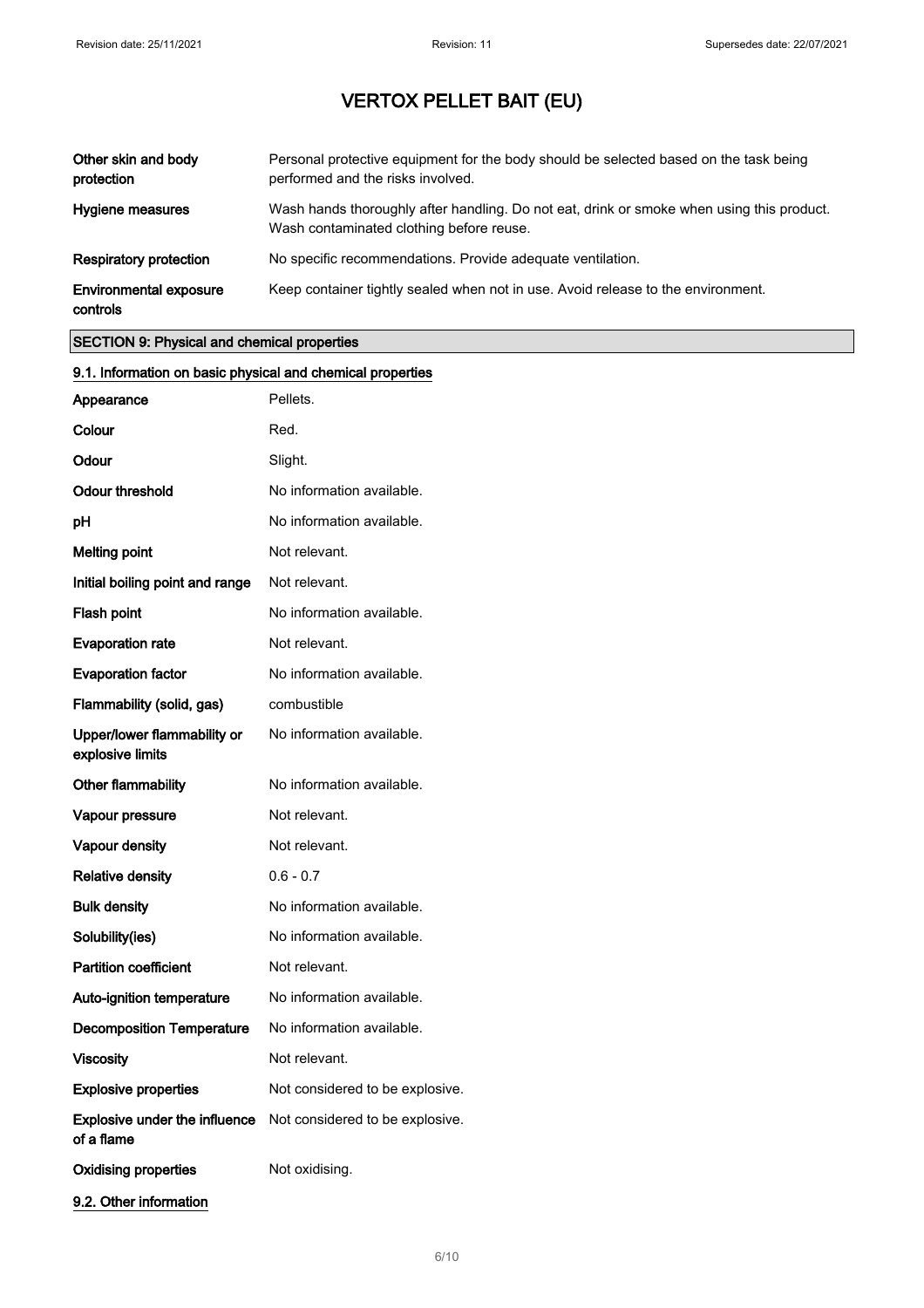| <b>SECTION 10: Stability and reactivity</b>                         |                                                                                                                                                                         |  |
|---------------------------------------------------------------------|-------------------------------------------------------------------------------------------------------------------------------------------------------------------------|--|
| 10.1. Reactivity                                                    |                                                                                                                                                                         |  |
| Reactivity                                                          | There are no known reactivity hazards associated with this product.                                                                                                     |  |
| 10.2. Chemical stability                                            |                                                                                                                                                                         |  |
| <b>Stability</b>                                                    | Stable at normal ambient temperatures and when used as recommended. Stable under the<br>prescribed storage conditions.                                                  |  |
| 10.3. Possibility of hazardous reactions                            |                                                                                                                                                                         |  |
| Possibility of hazardous<br>reactions                               | Keep away from: Oxidising agents.                                                                                                                                       |  |
| 10.4. Conditions to avoid                                           |                                                                                                                                                                         |  |
| Conditions to avoid                                                 | Heat, sparks, flames.                                                                                                                                                   |  |
| 10.5. Incompatible materials                                        |                                                                                                                                                                         |  |
| Materials to avoid                                                  | No specific material or group of materials is likely to react with the product to produce a<br>hazardous situation.                                                     |  |
| 10.6. Hazardous decomposition products                              |                                                                                                                                                                         |  |
| Hazardous decomposition<br>products                                 | Does not decompose when used and stored as recommended. Thermal decomposition or<br>combustion products may include the following substances: Harmful gases or vapours. |  |
| <b>SECTION 11: Toxicological information</b>                        |                                                                                                                                                                         |  |
| 11.1. Information on toxicological effects                          |                                                                                                                                                                         |  |
| Acute toxicity - oral                                               |                                                                                                                                                                         |  |
| Notes (oral LD <sub>50</sub> )                                      | >2000 mg/kg                                                                                                                                                             |  |
| Acute toxicity - dermal                                             |                                                                                                                                                                         |  |
| Notes (dermal LD <sub>50</sub> )                                    | >2000 mg/kg                                                                                                                                                             |  |
| Acute toxicity - inhalation<br>Notes (inhalation LC <sub>50</sub> ) | >5 mg/l (Dust)                                                                                                                                                          |  |
| Skin corrosion/irritation<br>Animal data                            | Based on available data the classification criteria are not met.                                                                                                        |  |
| Serious eye damage/irritation<br>Serious eye damage/irritation      | Based on available data the classification criteria are not met.                                                                                                        |  |
| Respiratory sensitisation                                           |                                                                                                                                                                         |  |
| Respiratory sensitisation                                           | Based on available data the classification criteria are not met.                                                                                                        |  |
| Skin sensitisation<br><b>Skin sensitisation</b>                     | Based on available data the classification criteria are not met.                                                                                                        |  |
| Germ cell mutagenicity<br>Genotoxicity - in vitro                   | Based on available data the classification criteria are not met.                                                                                                        |  |
| Carcinogenicity<br>Carcinogenicity                                  | Based on available data the classification criteria are not met.                                                                                                        |  |
| <b>IARC</b> carcinogenicity                                         | None of the ingredients are listed or exempt.                                                                                                                           |  |
| Reproductive toxicity<br>Reproductive toxicity - fertility          | Based on available data the classification criteria are not met.                                                                                                        |  |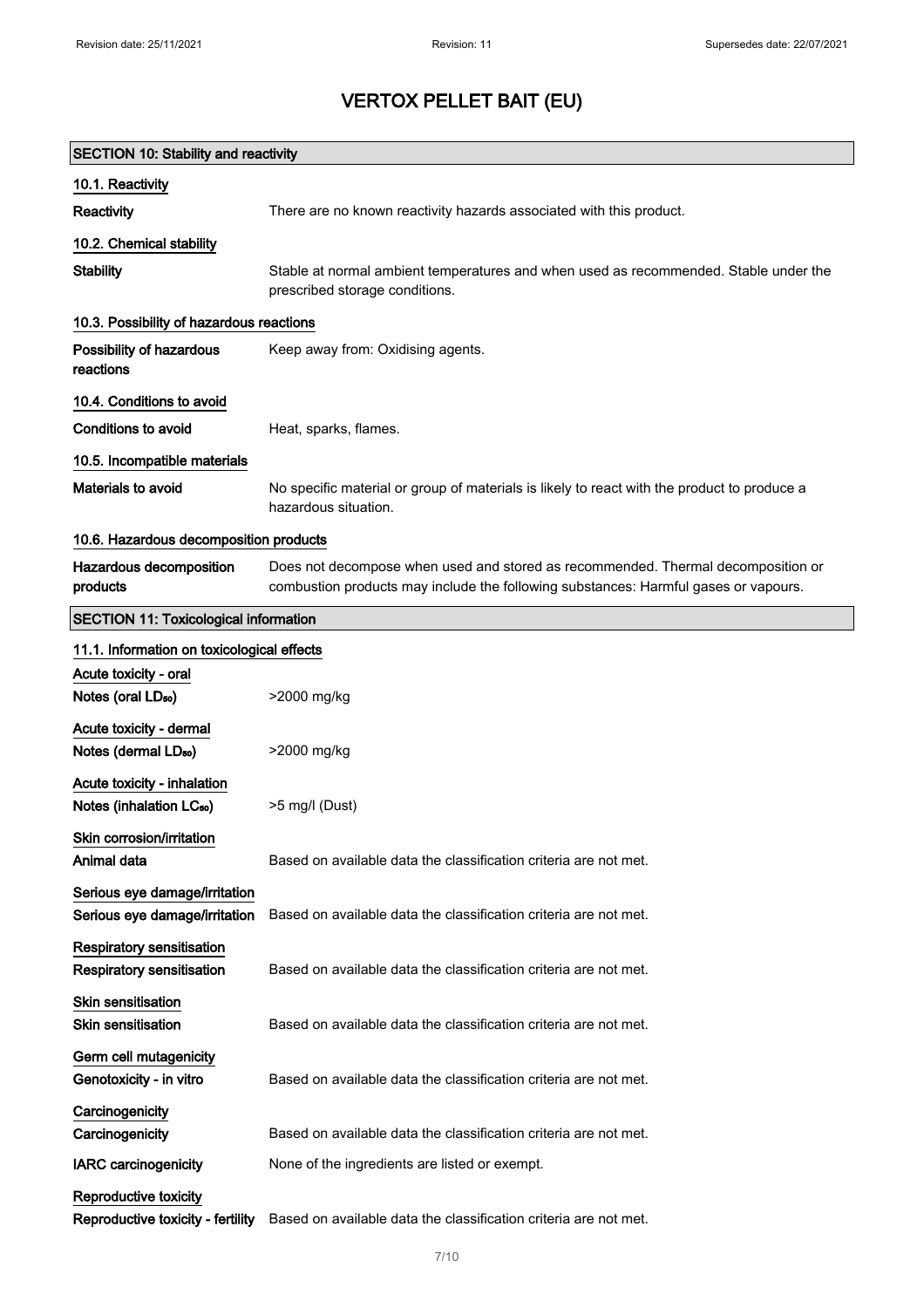| Reproductive toxicity -<br>development             | May damage the unborn child.                                                                                                                                                                       |  |
|----------------------------------------------------|----------------------------------------------------------------------------------------------------------------------------------------------------------------------------------------------------|--|
| Specific target organ toxicity - single exposure   |                                                                                                                                                                                                    |  |
| STOT - single exposure                             | Not classified as a specific target organ toxicant after a single exposure.                                                                                                                        |  |
| Specific target organ toxicity - repeated exposure |                                                                                                                                                                                                    |  |
| STOT - repeated exposure                           | STOT RE 2 - H373 May cause damage to organs through prolonged or repeated exposure.                                                                                                                |  |
| Aspiration hazard<br><b>Aspiration hazard</b>      | Not relevant. Solid.                                                                                                                                                                               |  |
| <b>General information</b>                         | Avoid contact during pregnancy/while nursing. May damage fertility. The severity of the<br>symptoms described will vary dependent on the concentration and the length of exposure.                 |  |
| Inhalation                                         | No specific symptoms known.                                                                                                                                                                        |  |
| Ingestion                                          | See section 4 - First Aid                                                                                                                                                                          |  |
| Skin contact                                       | Prolonged contact may cause dryness of the skin.                                                                                                                                                   |  |
| Eye contact                                        | No specific symptoms known.                                                                                                                                                                        |  |
| Route of exposure                                  | Ingestion Inhalation Skin and/or eye contact                                                                                                                                                       |  |
| <b>Toxicity of ingredients</b>                     | Denatonium Benzoate: LD50 Oral (Rat) = 584 mg/kg LC50 (Rat) 4h: >8.7 mg/l Brodifacoum<br>Acute Oral ≤5mg/kg Acute Dermal ≤50mg/kg Acute Inhalation ≤0.05mg/kg (Commission<br>Regulation 2016/1179) |  |
| <b>SECTION 12: Ecological information</b>          |                                                                                                                                                                                                    |  |
| Ecotoxicity                                        | Not regarded as dangerous for the environment. However, large or frequent spills may have<br>hazardous effects on the environment.                                                                 |  |
| 12.1. Toxicity                                     |                                                                                                                                                                                                    |  |
| <b>Toxicity</b>                                    | Based on available data the classification criteria are not met.                                                                                                                                   |  |
| 12.2. Persistence and degradability                |                                                                                                                                                                                                    |  |
|                                                    | Persistence and degradability The degradability of the product is not known.                                                                                                                       |  |
| 12.3. Bioaccumulative potential                    |                                                                                                                                                                                                    |  |
| <b>Bioaccumulative potential</b>                   | No data available on bioaccumulation.                                                                                                                                                              |  |
| <b>Partition coefficient</b>                       | Not relevant.                                                                                                                                                                                      |  |
| 12.4. Mobility in soil                             |                                                                                                                                                                                                    |  |
| <b>Mobility</b>                                    | No data available.                                                                                                                                                                                 |  |
| 12.5. Results of PBT and vPvB assessment           |                                                                                                                                                                                                    |  |
| 12.6. Other adverse effects                        |                                                                                                                                                                                                    |  |
| Other adverse effects                              | Toxic to mammals, including domesticated animals and birds if ingested. Exposure of non-<br>target animals should be prevented.                                                                    |  |
| <b>Toxicity of ingredients</b>                     | Brodifacoum<br>Daphnia EC50/48Hr = 0.25 mg/l Rainbow trout LC50/96Hr = 0.042 mg/l                                                                                                                  |  |
| <b>SECTION 13: Disposal considerations</b>         |                                                                                                                                                                                                    |  |
| 13.1. Waste treatment methods                      |                                                                                                                                                                                                    |  |

General information This material and its container must be disposed of in a safe way.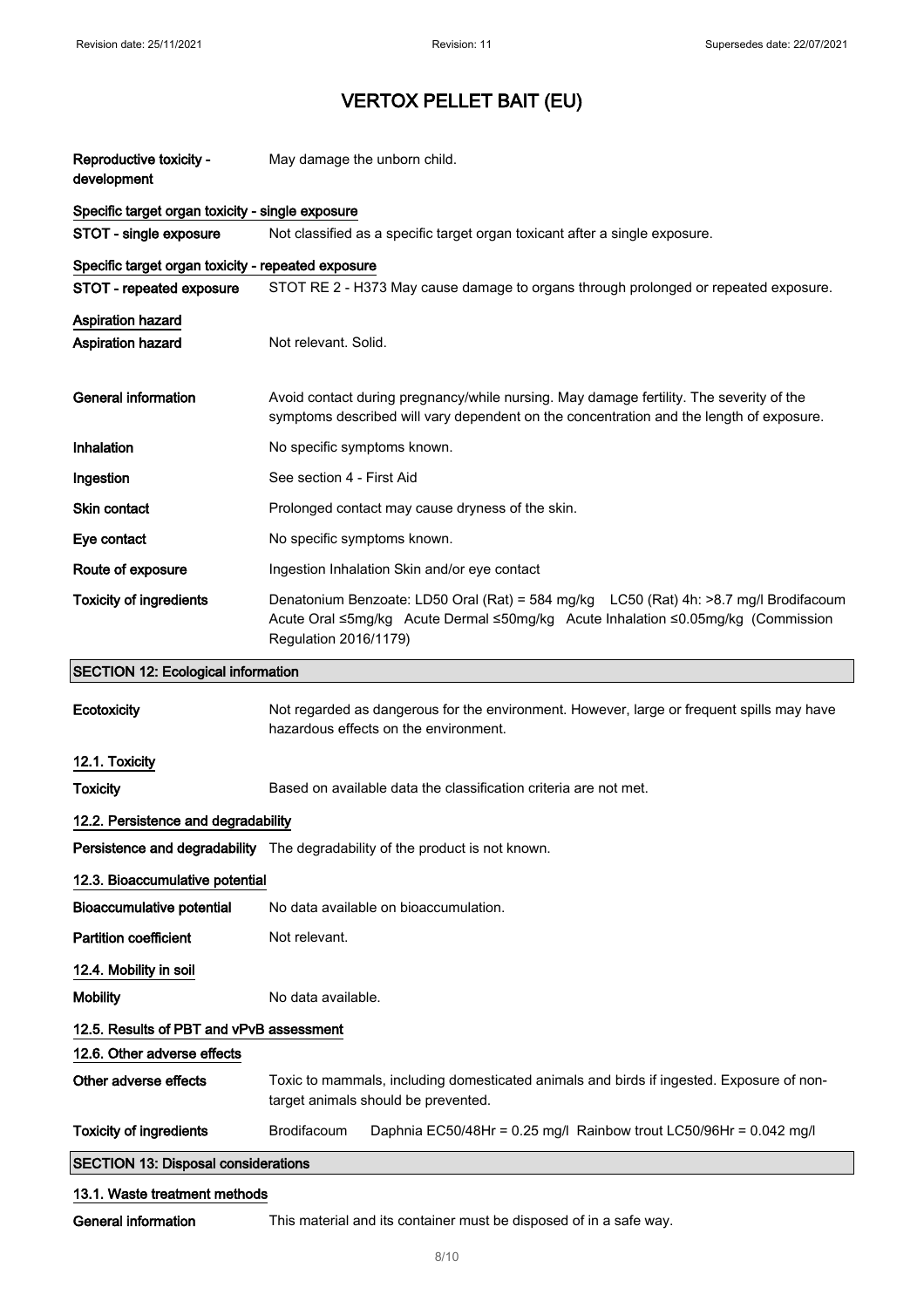| Waste class      | Waste disposal key number from EWC is 20 01 19 (Pesticides)                                                                                                               |
|------------------|---------------------------------------------------------------------------------------------------------------------------------------------------------------------------|
| Disposal methods | Dispose of in accordance with applicable regional, national, and local laws and regulations.<br>Dispose of Contaminated packaging as unused product unless fully cleaned. |

## SECTION 14: Transport information

General The product is not covered by international regulations on the transport of dangerous goods (IMDG, IATA, ADR/RID).

#### 14.1. UN number

Not applicable.

### 14.2. UN proper shipping name

Not applicable.

## 14.3. Transport hazard class(es)

No transport warning sign required.

### 14.4. Packing group

Not applicable.

### 14.5. Environmental hazards

# Environmentally hazardous substance/marine pollutant

No.

### 14.6. Special precautions for user

Not applicable.

### 14.7. Transport in bulk according to Annex II of MARPOL and the IBC Code

### Transport in bulk according to Not applicable. Annex II of MARPOL 73/78 and the IBC Code

## SECTION 15: Regulatory information

#### 15.1. Safety, health and environmental regulations/legislation specific for the substance or mixture

| National regulations | Health and Safety at Work etc. Act 1974 (as amended).<br>The Carriage of Dangerous Goods and Use of Transportable Pressure Equipment<br>Regulations 2009 (SI 2009 No. 1348) (as amended) ["CDG 2009"].<br>EH40/2005 Workplace exposure limits.                                                                                                                                                                                                                       |
|----------------------|----------------------------------------------------------------------------------------------------------------------------------------------------------------------------------------------------------------------------------------------------------------------------------------------------------------------------------------------------------------------------------------------------------------------------------------------------------------------|
| EU legislation       | Regulation (EC) No 1907/2006 of the European Parliament and of the Council of 18<br>December 2006 concerning the Registration, Evaluation, Authorisation and Restriction of<br>Chemicals (REACH) (as amended).<br>Commission Regulation (EU) No 2015/830 of 28 May 2015.<br>Regulation (EC) No 1272/2008 of the European Parliament and of the Council of 16<br>December 2008 on classification, labelling and packaging of substances and mixtures (as<br>amended). |

## 15.2. Chemical safety assessment

No chemical safety assessment has been carried out.

### Inventories

EU - EINECS/ELINCS

None of the ingredients are listed or exempt.